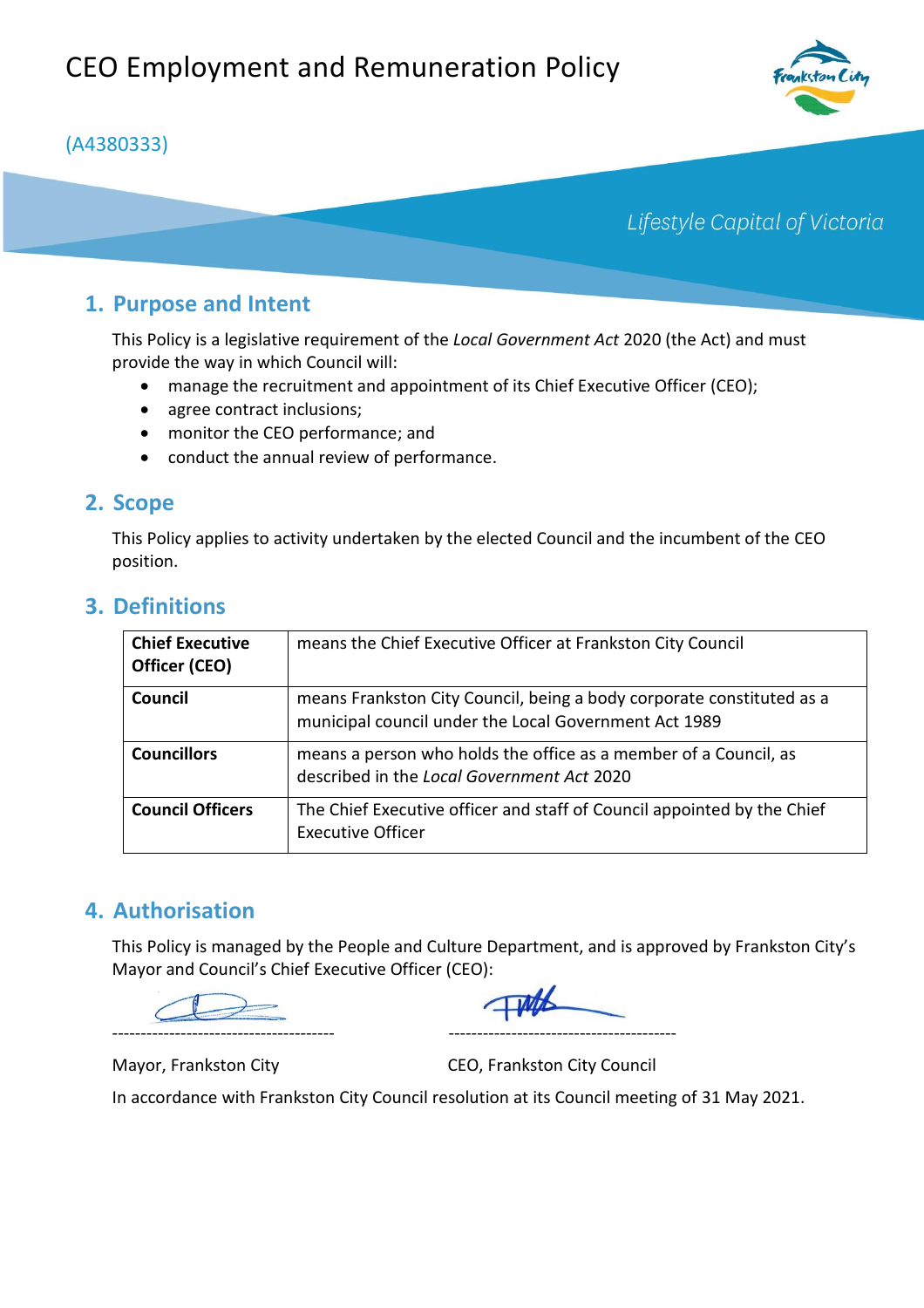### **5. Policy**

The employment cycle of a CEO is a core responsibility of the elected Council. This Policy outlines the mechanisms which support the Council in fulfilling its obligations regarding CEO employment and remuneration.

### 5.1 CEO Employment and Remuneration Committee

#### **Establishment**

- 5.1.1 The Council must establish a CEO Employment and Remuneration Committee (the Committee) in accordance with s. 45(2) of the Act.
- 5.1.2 The Committee is to be chaired by an independent person, entitled to be remunerated for their work.

#### **Secretariat support**

- 5.1.3 The Manager People and Culture / Manager Governance will provide secretariat support to the Committee namely by:
	- Coordinating meetings of the Committee;
	- Preparing relevant documentation including reports to Council and contractual documents; and
	- Maintaining appropriate records regarding performance reviews.

#### **Recruitment and Appointment of CEO**

5.1.4 Council will engage an independent and suitably qualified recruitment firm to support it in recruitment and appointment of a CEO. The committee will make recommendations to the Council when appointing a recruitment firm, determining the selection criteria for the CEO position and developing the CEO contract.

#### **Contractual requirements**

- 5.1.5 The CEO contract will at minimum outline:
	- The responsibilities of the person
	- Conflict of interest management requirements
	- Remuneration
	- Legislative obligations including those continuing after appointment
	- Processes for managing unsatisfactory performance or early termination

### 5.2 Remuneration and Expenses

#### **Remuneration**

- 5.2.1 The remuneration package provided to the CEO will be subject to the review of the CEO Employment and Remuneration Sub-Committee.
- 5.2.2 Remuneration will be reviewed annually in line with the CEO performance review and the contract requirements.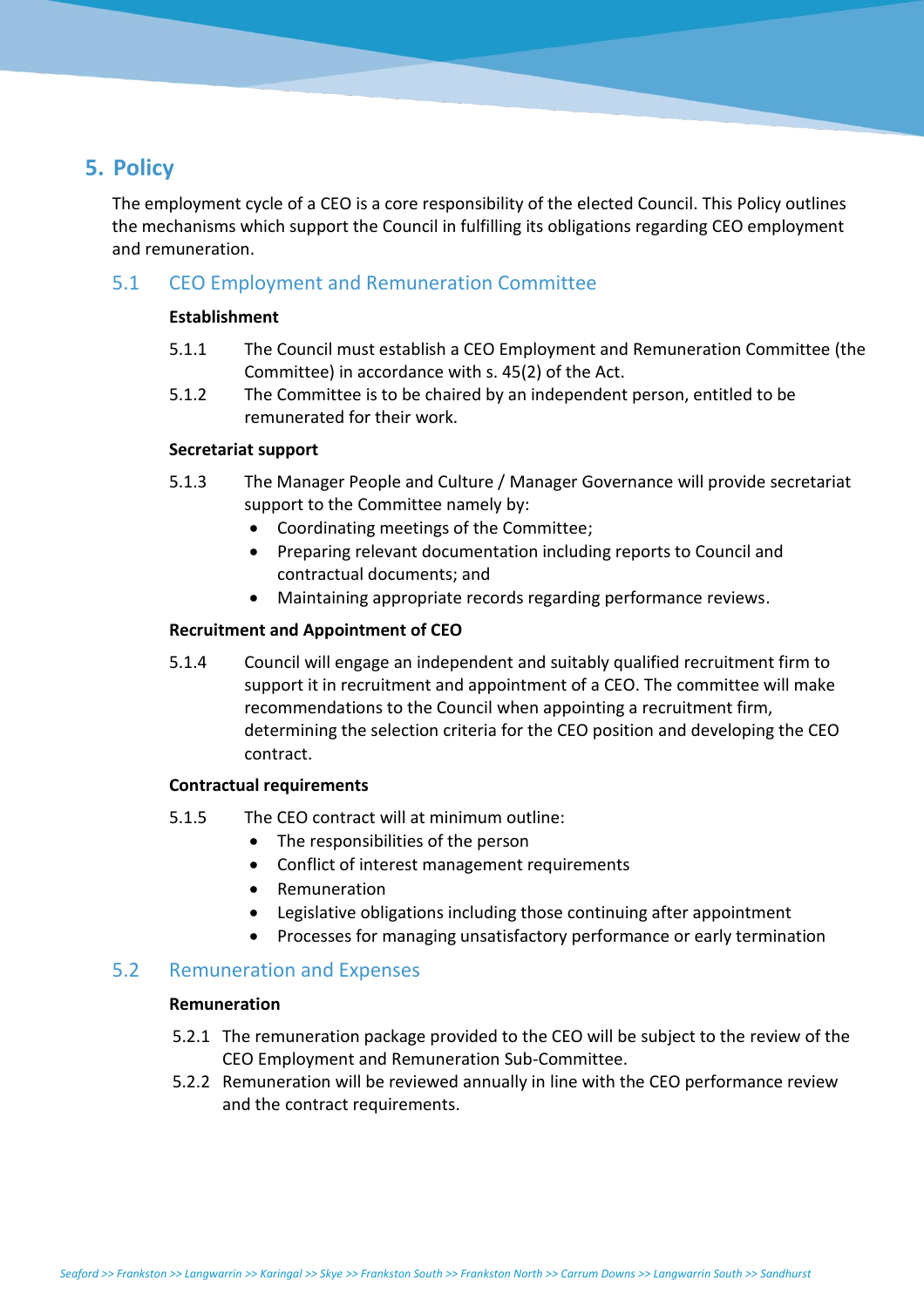#### **Expenses**

- 5.2.3 The Chief Executive Officer may be provided a Corporate Card to use in transactions related to the role of CEO. Corporate card expenditure will be reviewed and approved by the Mayor. The independent Audit and Risk Committee will receive quarterly reports of all CEO corporate card transactions.
- 5.2.4 The Council will meet expenses incurred by the CEO including:
	- Membership and subscription fees payable to professional associations which are reasonably necessary or desirable in performing duties;
	- Reasonable costs incurred where attending conferences, seminars or undertaking study; and
	- Reasonable costs incurred in the performance of duties.

#### 5.3 CEO performance plan

- 5.3.1 The Council will adopt and annual performance plan for the CEO. The performance plan will be developed in conjunction with the CEO and CEO Employment and Remuneration Committee
- 5.3.2 The performance plan will document agreed objectives and outcomes to be delivered over a twelve month period.
- 5.3.3 The CEO will provide progress reports to the Committee at each review meeting.

#### 5.4 Contract Expiry

- 5.4.1 The committee must make recommendations to Council six months to the expiry of the CEO contract and with regards to current legislation to:
	- Reappoint the CEO
	- Advertise for recruitment the role of CEO

### **6. Roles and responsibilities**

| <b>Manager Governance/</b><br><b>Manager People and Culture</b> | Secretariat support to Council which facilitates the reports and<br>documentation required under this policy                                           |  |
|-----------------------------------------------------------------|--------------------------------------------------------------------------------------------------------------------------------------------------------|--|
| Council                                                         | Appoint independent member to chair CEO Employment and<br><b>Remuneration Committee</b><br>Conduct CEO performance reviews in line with adopted policy |  |
| <b>Audit and Risk committee</b>                                 | Oversees adherence to the CEO employment and remuneration<br>policy<br>Oversee adherence to the Credit card policy for expenses incurred<br>by the CEO |  |